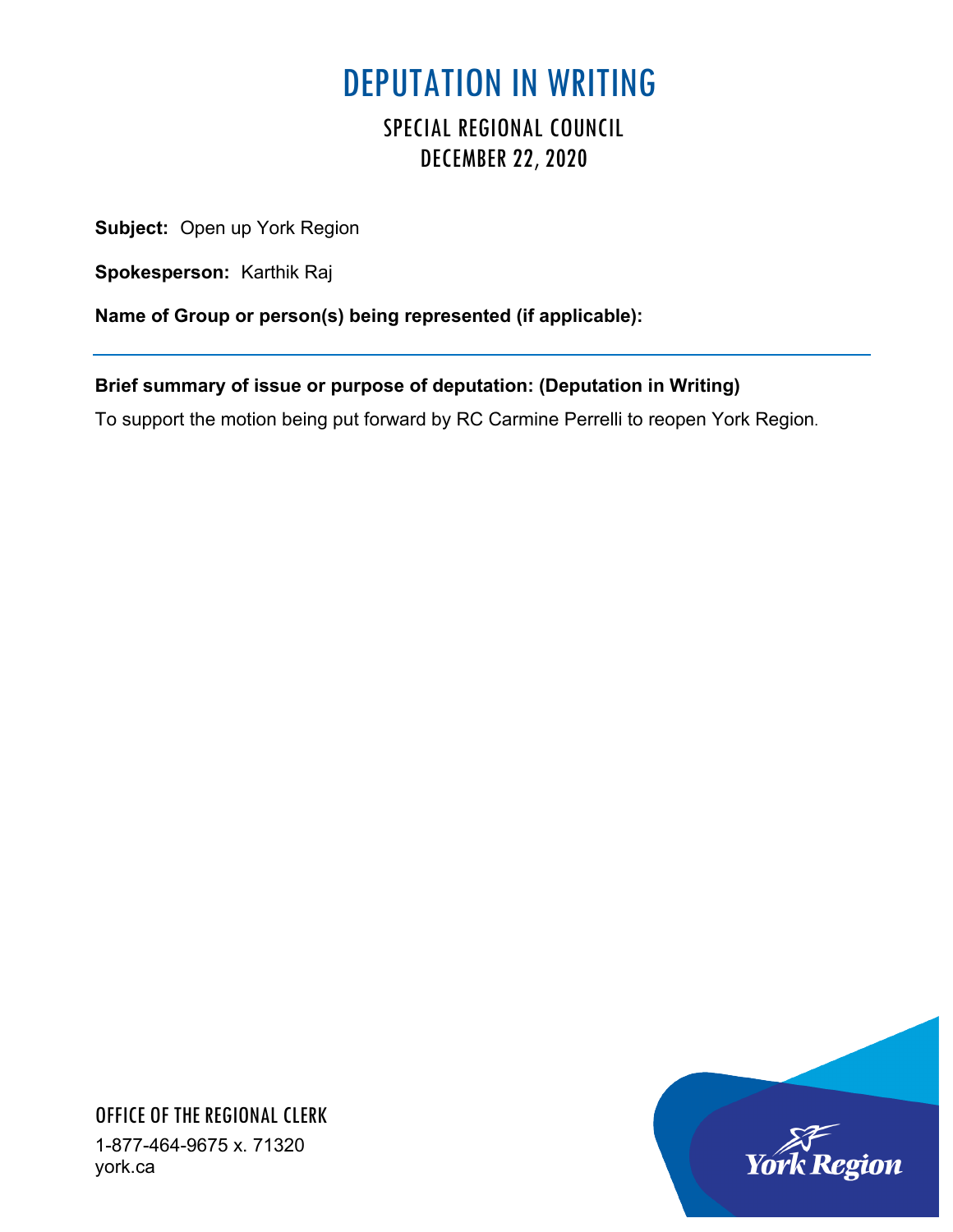To all York Region Council Members,

Never has been so many eyes watching your every move, every vote - this is a reality of 2020, a year thoroughly effected by Covid-19. If you feel the pressure mounted upon you as overwhelming, I can sincerely relate and sympathize. Having said that, you sought to be elected to this position and it is in your hearts and minds that our region will either win back its freedom or lose it.

Last week's motion presented by Mr. Carmine Perrelli (to reopen the region) had 10 votes in favor, while 11 against. We came precariously close to stating 'the will of the people' back to our Premiere. I believe that you are at this crossroad, where in you can either carry out the will of the people or vote against it.

Every fellow York Region citizen I've met or spoken to, agree in NOT locking down the region. Whether they had the time to research or no. The people know intuitively that lockdowns are never a prudent action to take to stop a viral transmission; This thought is backed by the WHO itself.

Lockdowns are having a mind-numbing level of collateral damages.

- 1. We know that the Sick Kids Hospital in Toronto has had to defer roughly 7,000 surgeries due to these extreme measures. Many of these surgeries were time sensitive and without going through it, we have collectively condemned many kids to a lifetime of living with illness, disfigurement or trauma.
	- a. Can you justify this egregious injustice in the name of saving the people from an illness which thankfully kills inline to that of the seasonal flu. [1]
- 2. Ontario Child Abuse cases projected to climb up to [2-3):
	- a. Physical Abuse: 11,400 Cases
	- b. Sexual Abuse: 1,641
	- c. Neglect: 13,012
	- d. Emotional Maltreatment: 7,549
	- e. Exposure to intimate partner violence: 27,452
	- f. Can you sincerely put the kids who often are at the mercy of adults in harms way by voting to impose this lockdown?
- 3. Domestic Violence projected to increase [4-5]:
	- a. Against children & youth: 67,929
	- b. Against intimate partner: 110,880
	- c. Against seniors: 13,666
	- d. Will you NOT consider helping these vulnerable members by voting to end lockdowns?

I'm sure that there are many other collateral damages that are going undetected, please think of all this and reconsider your personal stance and vote from your heart. Please vote for what is right for the whole community. Vote to reopen the region.